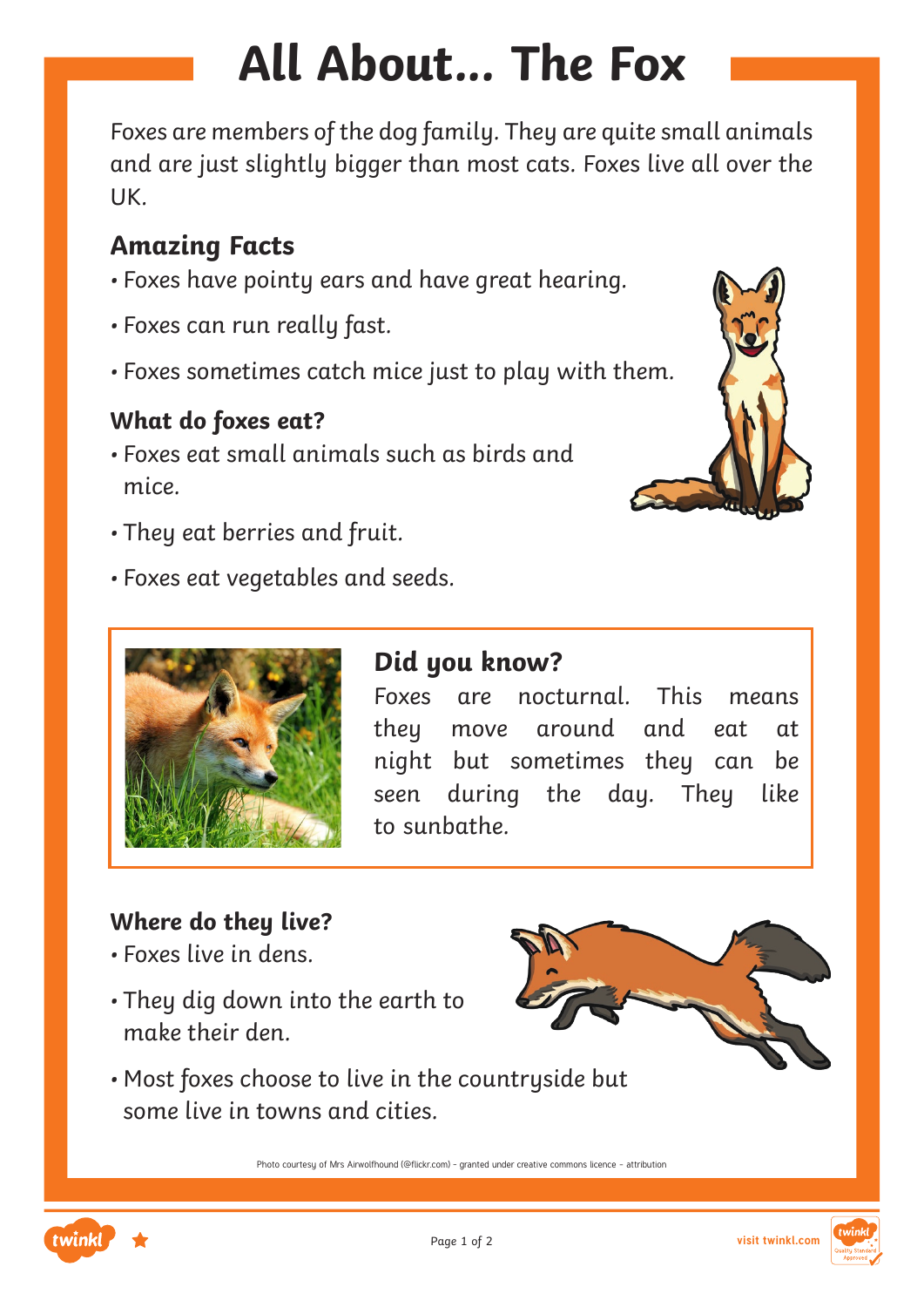## **Questions**

- 1. Foxes are only a little bigger than what animal?
- 2. What do foxes like to do during the day?
- 3. What two things do foxes do with mice?
- 4. What is a fox's home called?
- 5. Name two things that a fox might eat.
- 6. How do foxes make their dens?
- 7. What does nocturnal mean?
- 8. Why do you think most foxes choose to live in the countryside?



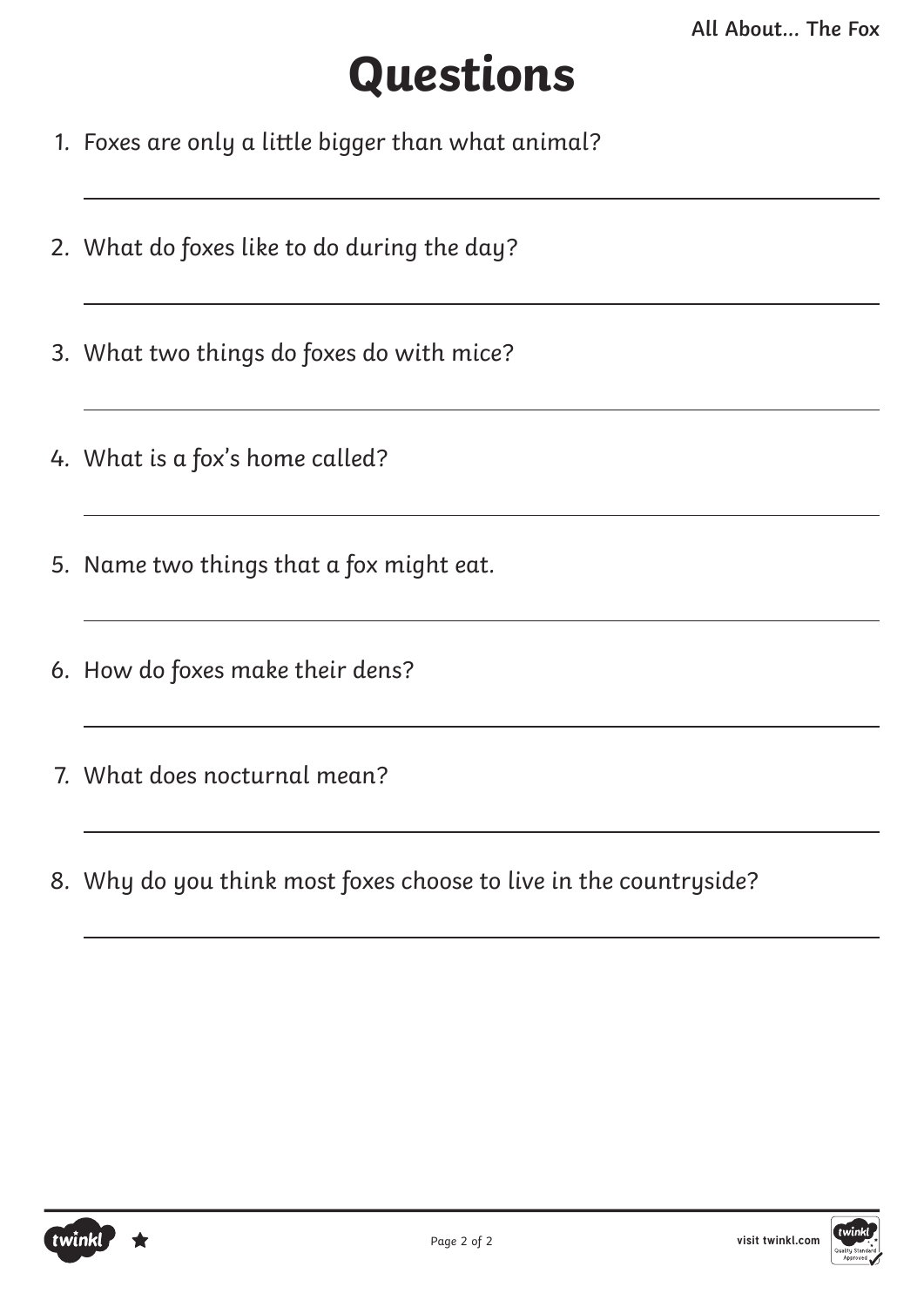### **Answers**

- 1. Foxes are only a little bigger than what animal? **Foxes are only a little bit bigger than most cats.**
- 2. What do foxes like to do during the day? **Foxes like to sunbathe during the day.**
- 3. What two things do foxes like to do with mice? **Foxes like to eat mice and play with them.**
- 4. What is a fox's home called? **A fox's home is called a den.**
- 5. What do foxes eat? Any of the following things can be accepted as the correct answer:
	- **• Small animals such as birds and mice**
	- **• Berries**
	- **• Fruit**
	- **• Vegetables**
	- **• Seeds.**
- 6. How do foxes make their dens? **Foxes make their dens by digging down into the earth.**
- 7. What does nocturnal mean? **They move around and eat at night.**
- 8. Why do you think most foxes choose to live in the countryside? **This question could have many answers.**

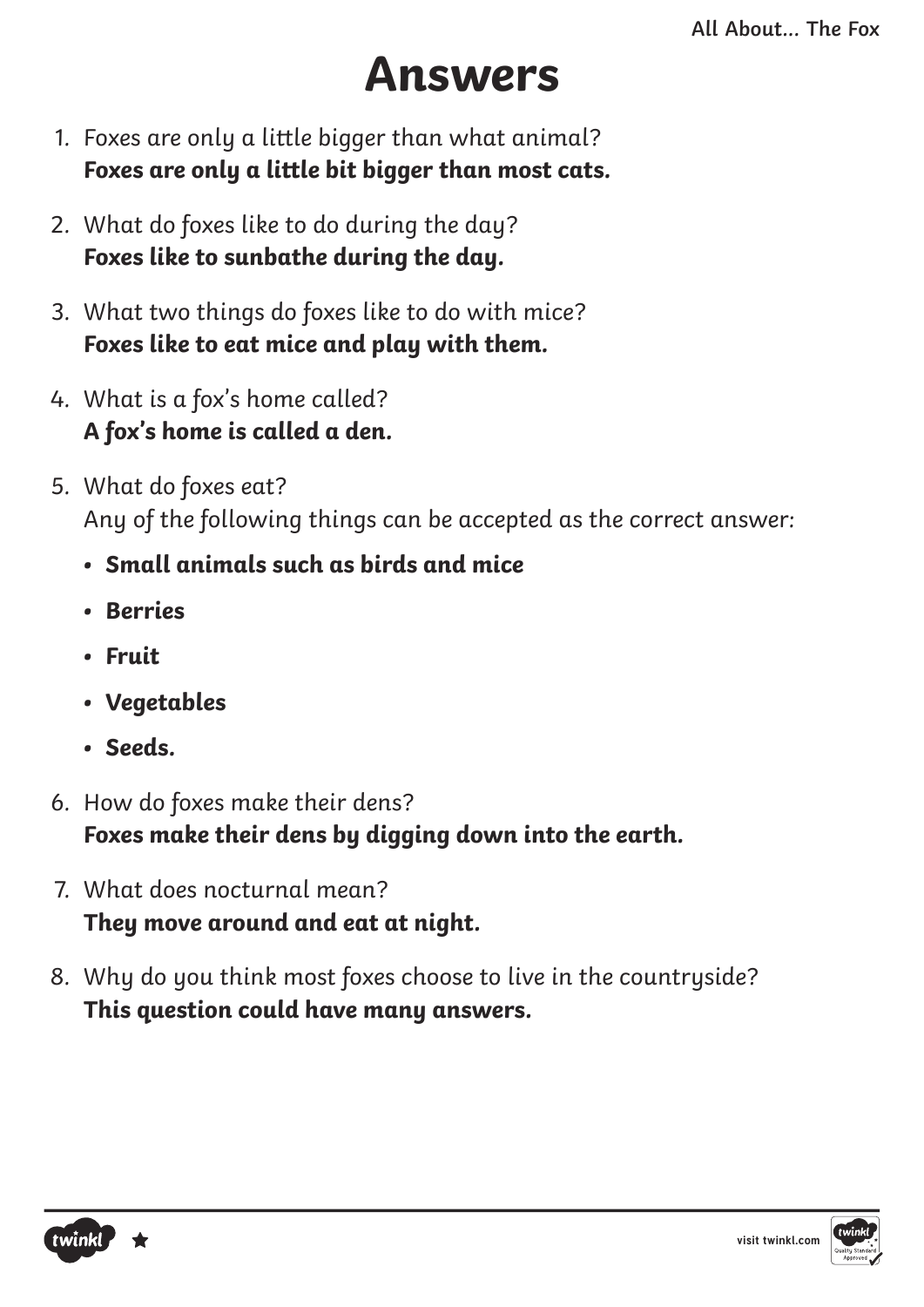# **All About... The Fox**

Foxes are a member of the dog family, and are found throughout the United Kingdom. Though they are like dogs, they are only a little bit bigger than most cats. The male fox is called a dog and a female fox is called a vixen.

#### **Amazing Facts**

Foxes have brilliant hearing. They can hear something as quiet as a watch ticking, from 30 metres away! This would be like hearing someone whisper from across the playground. As well as having great hearing, they can run really fast. They can run up to 30 miles per hour, which is really fast.



#### **Did you know?**

They are mammals, which means they have warm blood and fur. Even though they are nocturnal (move around and eat at night), they can be seen during the day. They like to sunbathe.

#### **What do foxes eat?**

Foxes are carnivores, which means they eat meat, but they will eat berries off bushes and even look in rubbish bins for leftovers. Baby foxes, called kits, drink milk from their mothers before they start eating more usual foods like worms! Foxes will also hide food to come back and eat later.

#### **Where do they live?**

Foxes are found in all sorts of places, or habitats.



They live with other foxes in dens in the countryside but will also make their homes in towns and cities. You might spot one if you are out on a dark night.

Photo courtesy of Mrs Airwolfhound (@flickr.com) - granted under creative commons licence - attribution



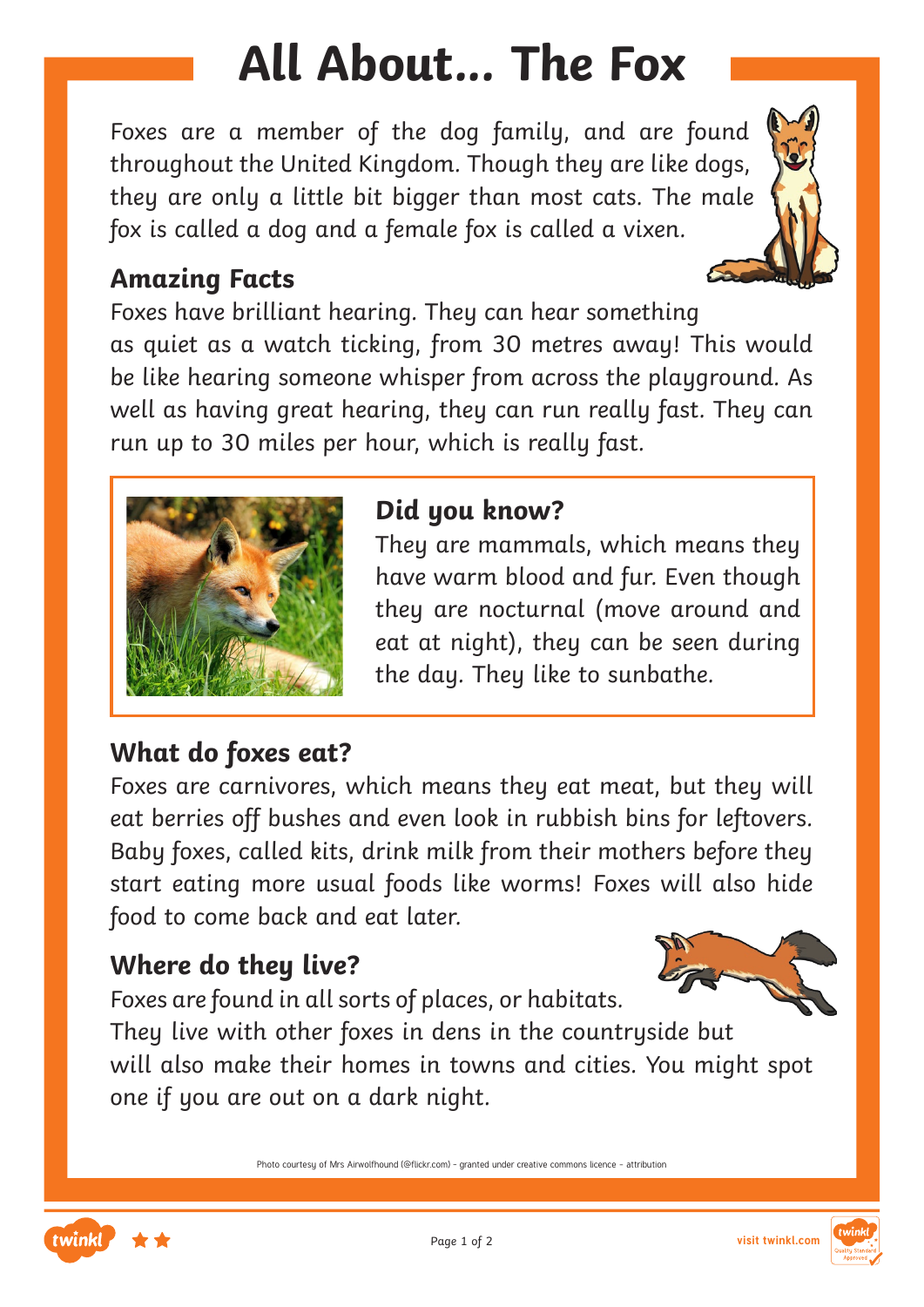## **Questions**

- 1. Foxes are only a little bit bigger than what animal?
- 2. What is a female fox called?
- 3. How fast can foxes run?
- 4. Name two places you might find a fox.
- 5. Name two things that a fox might eat.
- 6. From how far away can a fox hear a ticking watch?
- 7. What does nocturnal mean?
- 8. How do we know foxes are mammals?



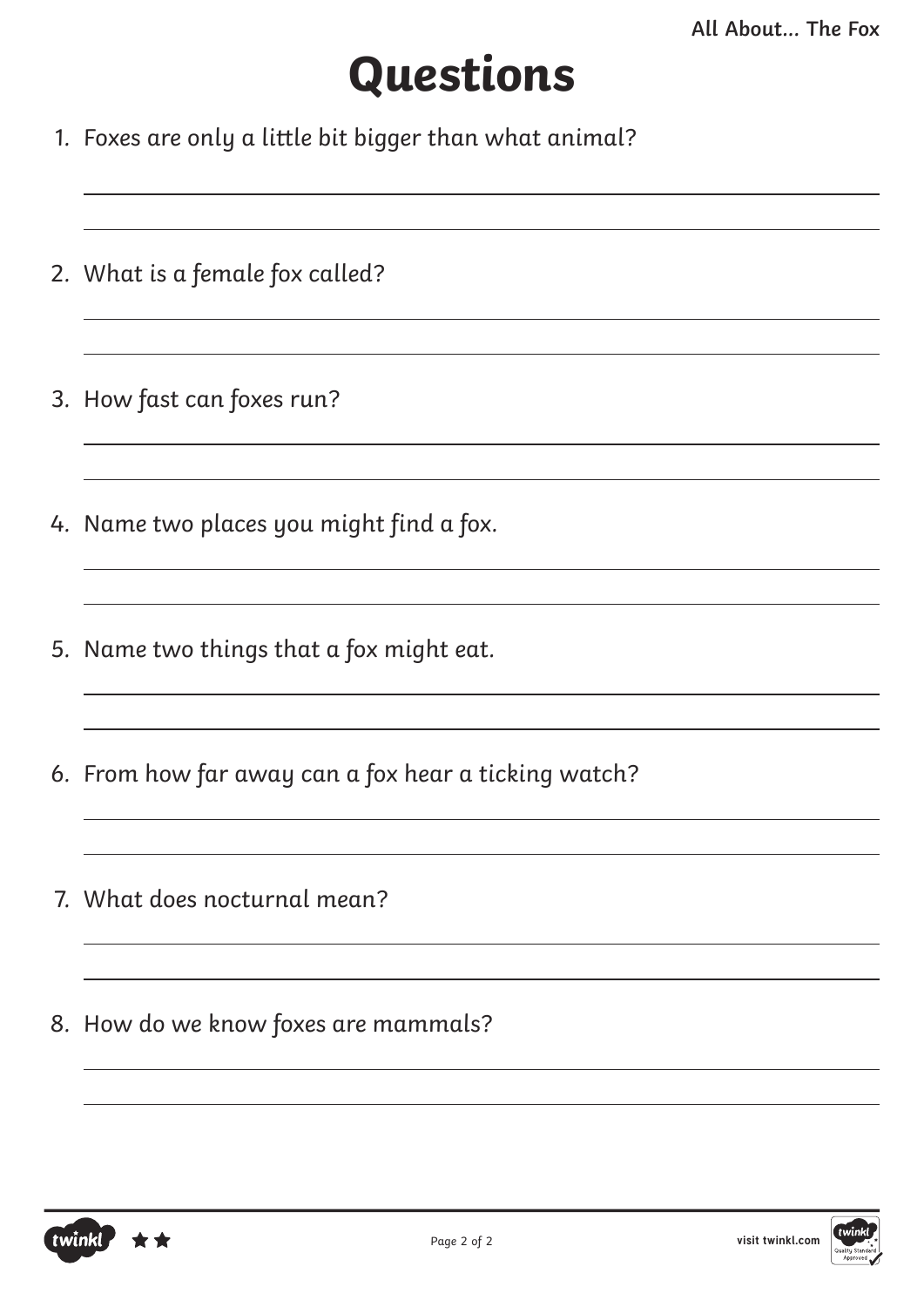### **Answers**

- 1. Foxes are only a little bit bigger than what animal? **Foxes are only a little bit bigger that most cats.**
- 2. What is a female fox called? **A female fox is called a vixen.**
- 3. How fast can foxes run? **They can run up to 30 miles per hour, which is really fast.**
- 4. Name two places you might find a fox. **They live with other foxes in dens in the countryside but will also make their homes in towns and cities.**
- 5. Name two things that a fox might eat. **They eat meat, but they will eat berries off bushes and even look in rubbish bins for leftovers.**
- 6. From how far away can a fox hear a ticking watch? **They can hear something as quiet as a watch ticking, from 30 metres away!**
- 7. What does nocturnal mean? **They move around and eat at night.**
- 8. How do we know foxes are mammals? **Because they have warm blood and fur.**



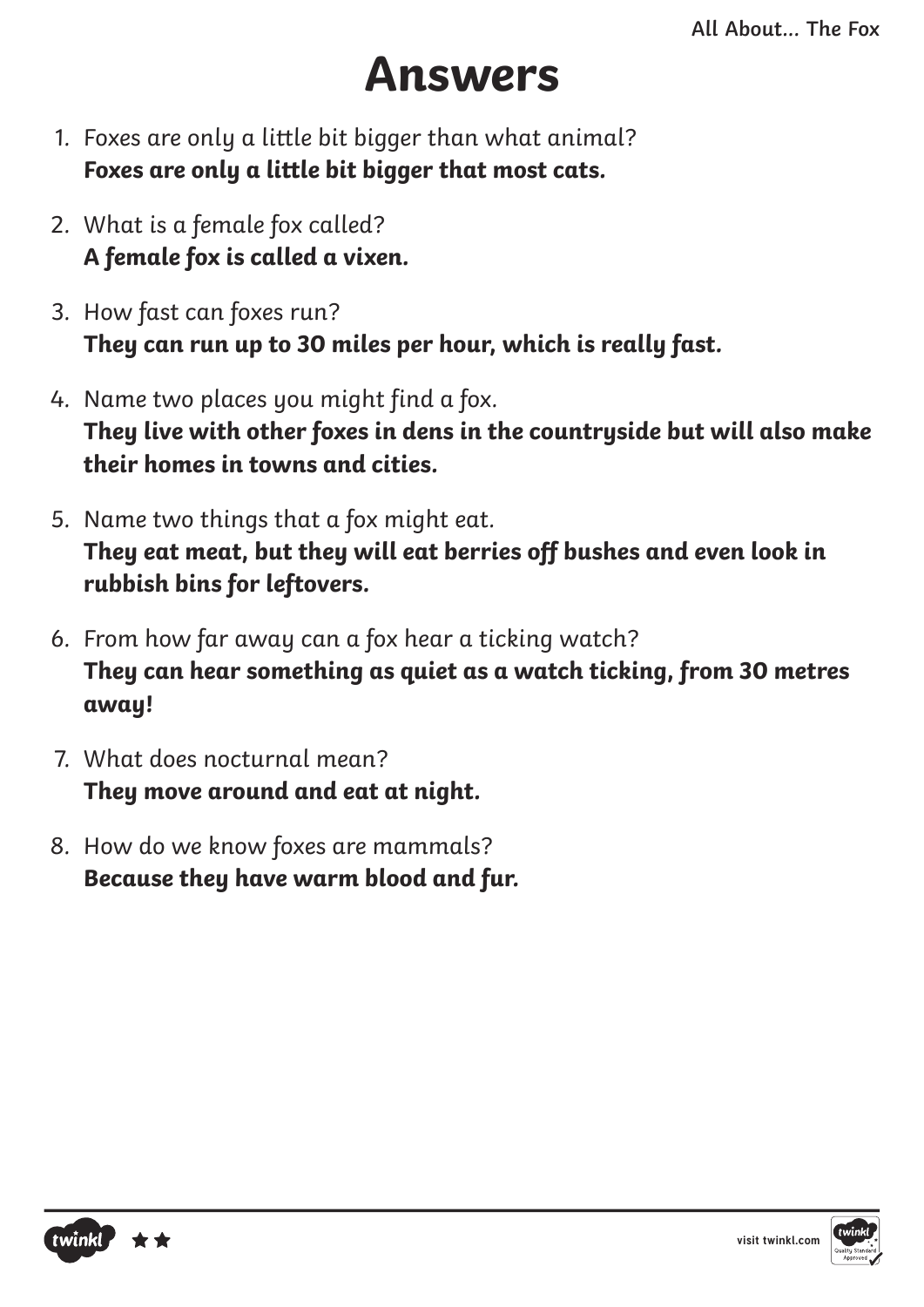## **All About... The Fox**

Foxes are a member of the dog family, and are found throughout the United Kingdom. Though they are like dogs, they are only a little bit bigger than most cats. The male fox is called a dog and a female fox is called a vixen. As well as being the same size as cats, foxes can retract (pull in) their claws like cats.





#### **Did you know?**

They are mammals, which means they have warm blood and fur. Even though they are nocturnal (move around and eat at night), they can be seen during the day. They like to sunbathe.

#### **Amazing Facts**

Foxes have brilliant hearing. They can hear something as quiet as a watch ticking, from 30 metres away!



This would be like hearing someone whisper from across the playground. As well as having great hearing, they can run really fast. They can run up to 30 miles per hour, which is really fast. Did you know that foxes have whiskers on their legs as well as their face, to help them find their way?



#### **What do foxes eat?**

Foxes are carnivores, which means they eat meat, but they will eat berries off bushes and even look in rubbish bins for leftovers. Baby

Photo courtesy of Mrs Airwolfhound (@flickr.com) - granted under creative commons licence - attribution



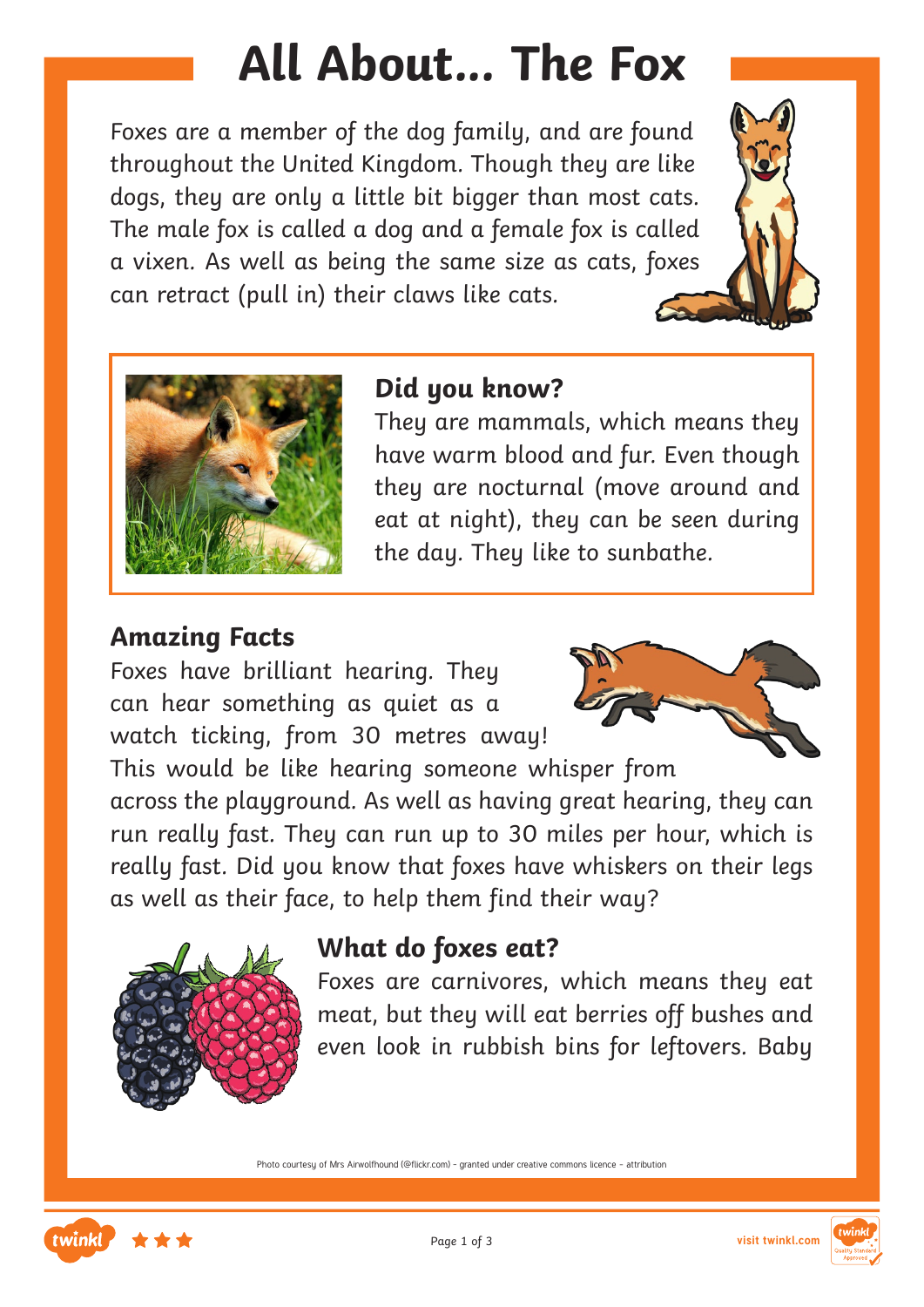foxes, called kits, drink milk from their mothers before they start eating more usual foods like worms! Foxes will also hide food to come back and eat later.

#### **Where do they live?**

Foxes are found in all sorts of places, or habitats. They live with other foxes in dens in the countryside but will also make their homes in towns and cities. You might spot one if you are out on a dark night. In the countryside, foxes used to be hunted for their tail, or brush and because some people see them as pests.



Photo courtesu of Silverleapers (@flickr.com) - granted under creative commons licence - attribution



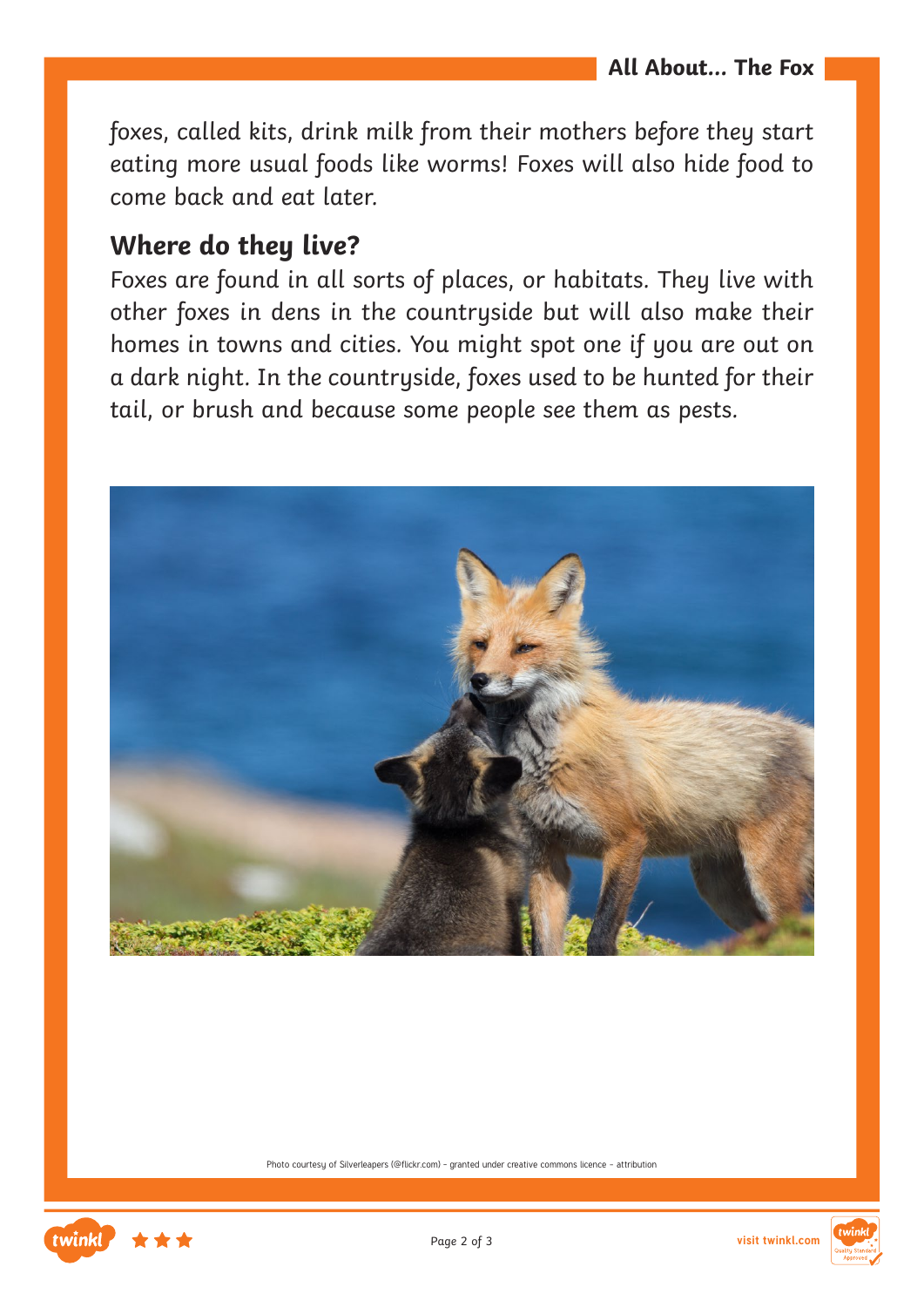## **Questions**

- 1. Where on a fox would you find whiskers?
- 2. What is a female fox called?
- 3. In what two habitats might you find a fox?
- 4. Name two things that foxes might eat.
- 5. How are foxes the same as cats? Name two ways.

<u> 1989 - Johann Barbara, martxa alemaniar arg</u>

- 6. What does nocturnal mean?
- 7. Write one fantastic fact about foxes.